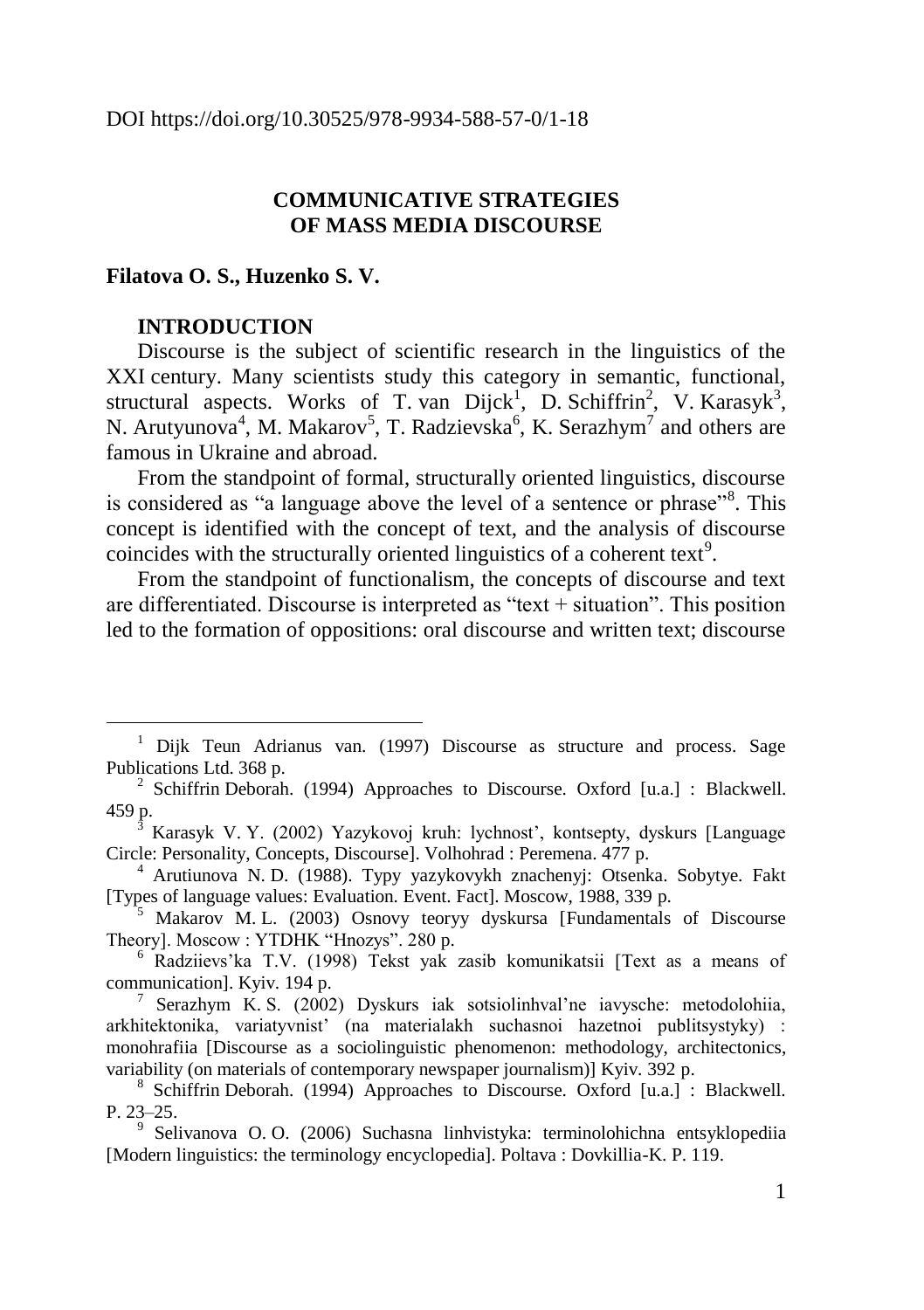process and text structure; discourse dialogue and text monologue<sup>10</sup>. In our opinion, this dichotomy is not always justified, because a written text can be considered from the point of dialogicity (coding – decoding); some genres (e. g. report) can be qualified as a written text and as a public speech.

Formal and functional positions to the interpretation of the concept of discourse in two aspects as "speech  $+$  text" are combined. The concept of discourse "is widely understood as everything that is said and written, in other words, as speech activity, which is language material"<sup>11</sup>. This position is prevalent in philosophy, sociology, psychology, and in linguistics. From this point of view, discourse can be monologue and dialogic; oral and written; it is considered as a process and structure.

Terminological transformations have changed the essence of the research methods. In contradistinction to the linguistics of the text, which focuses on the linguistic aspects of the text, discourse analysis involves shifting the emphasis from formal-linguistic characteristics to non-lingual factors of its generation in the communicative environment, under certain circumstances. In view of this, the analysis of discourse is the main methodological basis for the study of the phenomena of mass communication and, in particular, for the study of mass media discourse.

Modern mass media discourse plays an important role in society. The press, radio, television, websites, social networks have become the only channel to replenishing knowledge for most people, creating a picture of the world. The mass media create a significant influence on the formation of public opinion and beliefs of modern citizens.

There is an interaction between the language of the media and the language system as a whole. Researchers determine the main features of mass media discourse: "1) group affiliation (a member of the community shares the views and values of his group); 2) publicity; 3) dissensual orientation (building a dissense situation – contradictions, disagreements with the subsequent discussion); 4) staging and mass orientation (targeted impact on several groups at the same time)"<sup>12</sup>.

А new type of discourse – the Internet-media discourse was formed at the intersection of mass media and computer discourse. In relation to traditional

 $^{10}$  Hal'peryn Y. R. (2008) Tekst kak ob'ekt lynhvystycheskoho yssledovanyia [Text as an object of linguistic research]. Moscow : Yzdatel'stvo LKY. (Lynhvystycheskoe nasledye XX veka). P. 18.

<sup>&</sup>lt;sup>1</sup> Makarov M. L. (2003) Osnovy teoryy dyskursa [Fundamentals of Discourse Theory]. Moscow : YTDHK "Hnozys". P. 89-90.

<sup>&</sup>lt;sup>12</sup> Reshetarova I. V. (2010) Zasoby evfemii v masmedijnomu dyskursi pochatku XXI stolittia [Means of euphemism in the media discourse of the beginning of the XXI century] : avtoref. dys. ... kand. filol. nauk : 10.02.15. Donets'k. P. 11.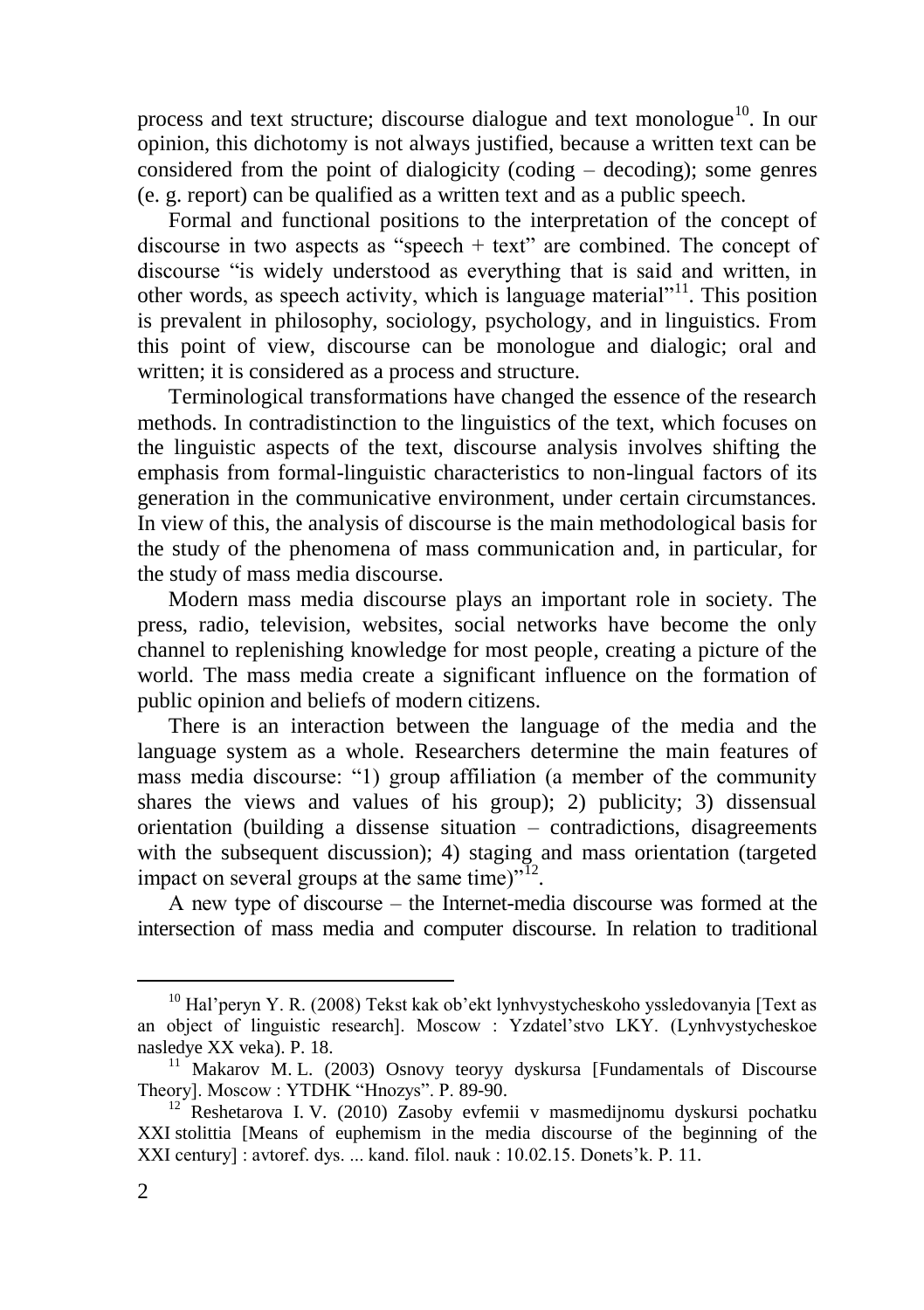media, Internet media have the following advantages: "1) Multimedia. The Internet allows to combine visual, audio, print and video components of different types of media; 2) Personalization. Each of the Internet users can find information that interests him, information about any area of interest and human existence; 3) Interactivity. The Internet provides dialogue, interaction, feedback between Internet users, in contrast to traditional media; 4) Deficit of intermediaries. Anyone with access to a computer and the Internet can publish information without interference or manipulation"<sup>13</sup>.

The language of modern media is an interesting object of study for modern linguistics. Mass media discourse performs such functions as information and persuasion (argumentativeness). The persuasion is expressed in the formulation of the position (Thesis) and confirmation of its evidence (Arguments). Types and methods of argumentation depend on the communicative-pragmatic goal of the addressee, which is realized through communicative strategies and tactics.

Intentions of the speaker are concentrated in the grammatical structure of discourse, its linguistic expression, so such categories of pragmatics as strategies and tactics are of particular importance for the study of modern Ukrainian mass media discourse because it shapes the linguistic actions of the individual in communication.

In our opinion, in Ukrainian linguistics the problems of selection of communicative strategies of mass media discourse, their language realization are insufficiently studied, which is the purpose of our publication.

## **1. Language implementation of information strategy**

A journalistic publication of any genre is a communicative and psychological phenomenon, a complex act of linguistic communication, a product of the realization of the author's (journalist's) plan, his communicative strategies.

The purpose, motivation, circumstances, experience of a journalist are factors that determine his communicative intention – a meaningful or intuitive intention that specifies the internal program of speech.

At first glance, intentionality is a non-linguistic concept, or rather a psychological phenomenon. However, in the aspect "intention – content – discourse (text)" this concept refers to the actual linguistic aspects<sup>14</sup>. The author's intention determines the communicative strategy – a complex of speech actions aimed at achieving the communicative goal.

<u>.</u>

<sup>&</sup>lt;sup>13</sup> Morris M. The Internet as Mass Medium / M. Morris, C. Ogan // Journal of Communication. 1996. Vol. 46. № 1. P. 39–50.

<sup>&</sup>lt;sup>14</sup> Batsevych F. S. (2004) Osnovy komunikatyvnoi linhvistyky [Fundamentals of communicative linguistics]. Kyiv : Vydavnychyi tsentr "Akademiia". P. 116.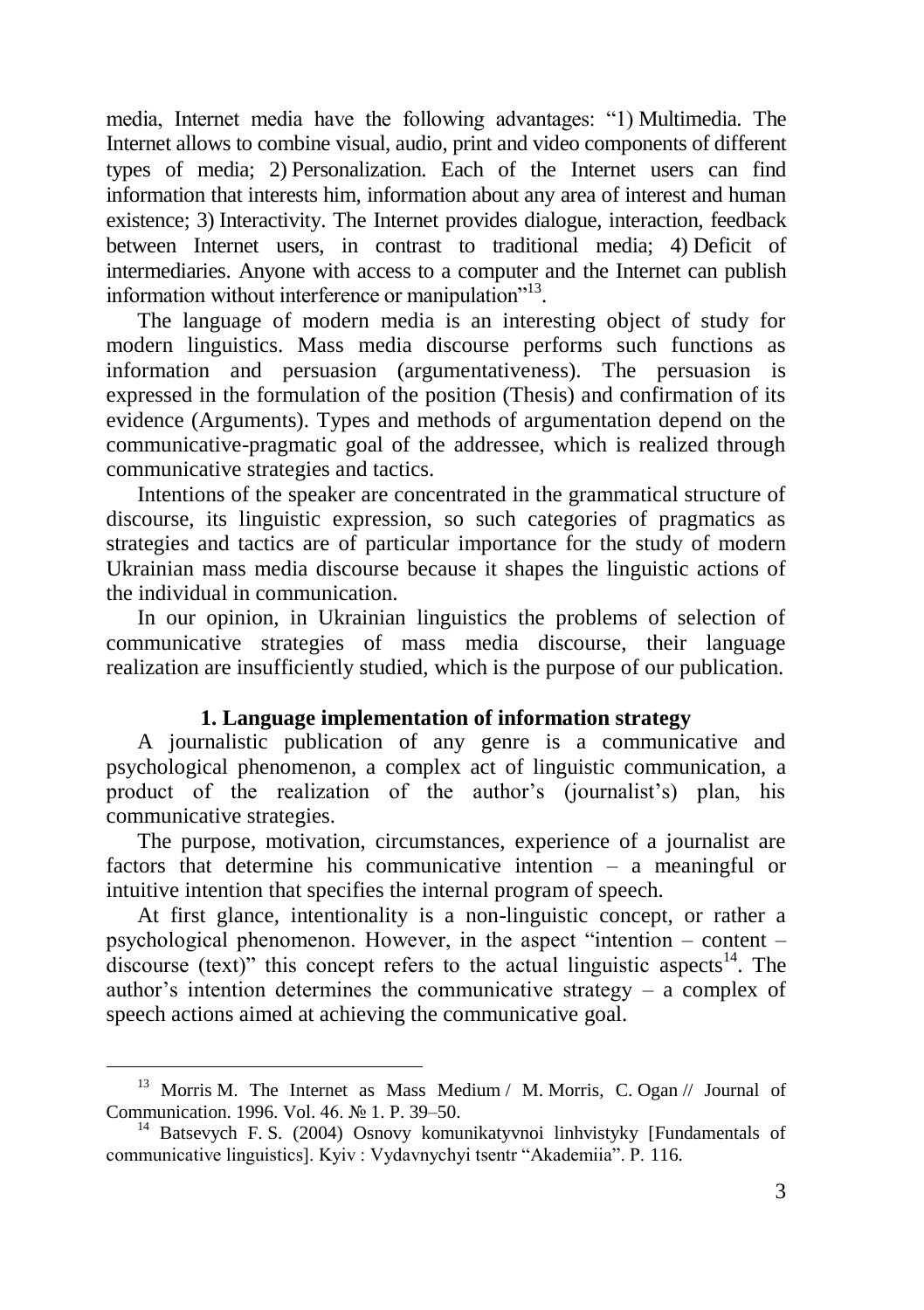The communicative strategy of the speaker is the choice of the communicative intentions and the distribution of parts of information by communicative components. There is a part of communicative behavior or communicative interaction, in which a series of different verbal and nonverbal means is used to achieve a certain communicative goal, the strategic result to which the communicative act is directed. Strategy is a general framework, an outline of behavior.

A single typology of strategies has not yet been created. There are two types of communication strategies: communicative and semantic. The communication strategy is the rules and sequence of communicative actions followed by the addressee. Semantic strategy is a step-by-step content planning of the purpose with the available "language material" (language code) and each step in communication<sup>15</sup>.

Regarding strategies in the discourse of mass media, it is necessary to highlight the *semantic strategy of information*. This strategy regulates the selection, structuring and presentation in the message (both verbal and nonverbal) of information about the fact, news, which is the basis of information genres.

In addition, the authors of the publications overcome the obstacles associated with the perception of information. Thus, the communicative strategy in the media discourse is aimed at organizing the impact of the message, it is *a strategy to attract attention*.

Strategies of both types are combined to create an effective journalistic publication. The communicative strategy depends on the genre of the journalistic text, the dominance of rational-logical or emotional-rhetorical types of structures in it and the delineation of certain compositional and stylistic parameters.

In information genres, the leading semantic communicative strategy is implemented in the text structure. Thus, the main news – the information basis of the publication  $-$  is usually presented in the foreground (in the headline) on the principle of an inverted pyramid, according to which the information in the text is distributed in descending order of importance, for example:

# *"Організатори Євробачення повідомили, де пройде конкурс у 2021 році*

*Члени Європейської спілки мовників (EBU) та представники Нідерландів домовилися про проведення пісенного конкурсу Євробачення–2021 у Роттердамі на Ahoy Arena.*

<sup>&</sup>lt;sup>15</sup> Ibid. P. 119.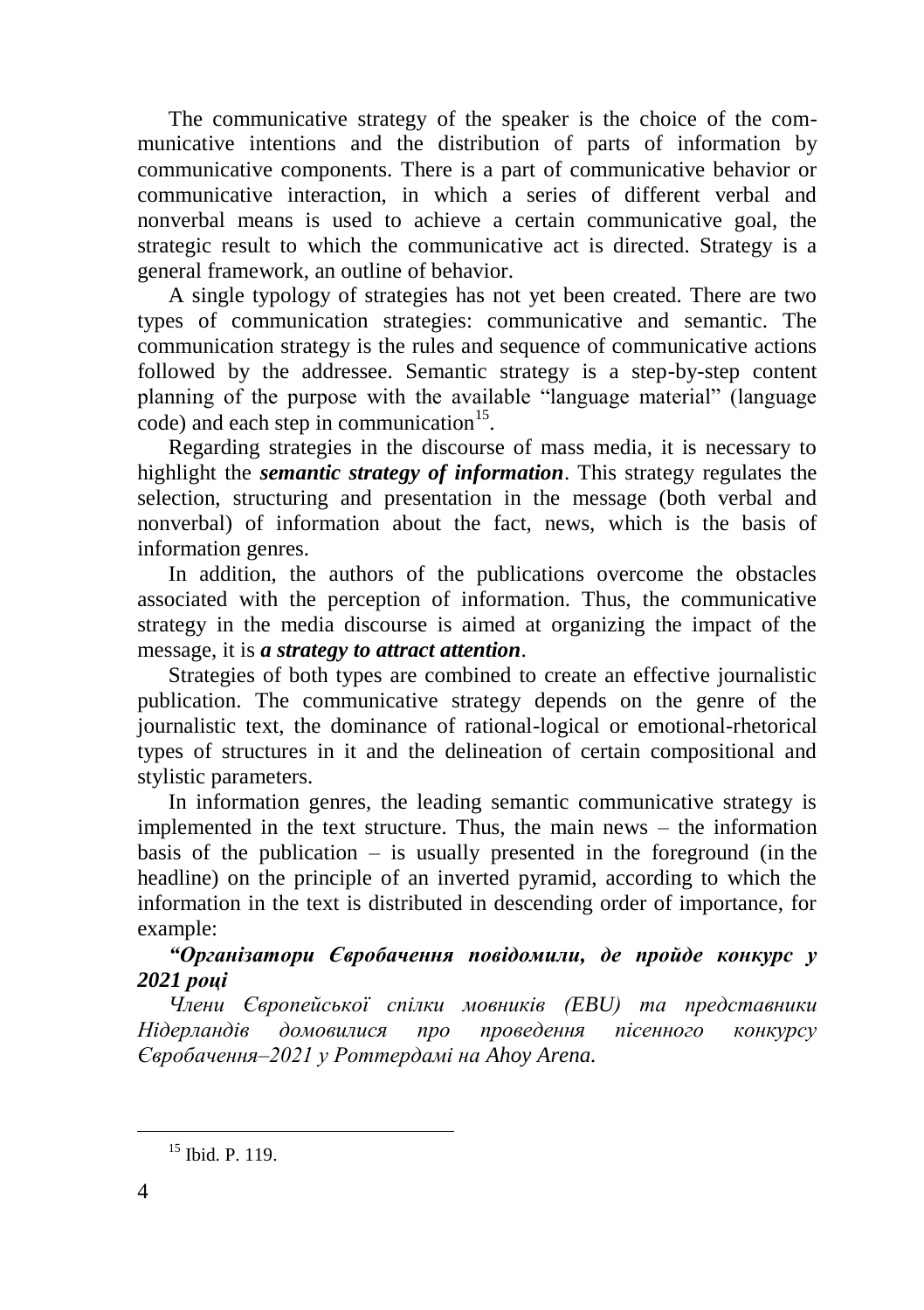*Саме це місто мало прийняти конкурс у 2020 році, який скасували через пандемію коронавірусу.*

*"Ми надзвичайно раді, що тепер можемо рухатися вперед. Надзвичайно важливо, щоб пісенний конкурс Євробачення повернувся в наступному році, і ми раді прийняти необхідне зобов'язання наших колег у Нідерландах повернути це видовище глядачам у всьому світі", – сказав виконавчий керівник Євробачення Мартін Естердал.*

*На сьогодні 18 артистів, запланованих на 2020 рік, підтвердили, що знову представлятимуть свою країну у 2021 році. Детальнішу інформацію організатори обіцяють розповісти найближчими тижнями та місяцями"* (День).

At the beginning of the text, in particular in the title, the words most interesting from the position of the addressee are made, it becomes the semantic accent of the publication and promotes the implementation of the communicative strategy of attracting attention, communicative strategies are intertwined.

The information message should answer the classic questions: who, what, where, when, how and why. Thus, the main semantic accents can be the subject, object, event, place, time, characteristic (quality, quantity, etc.), cause or method. An analysis of journalistic publications indicates that the main communicative focus of the message is information about the subject or object, which is submitted to the beginning of the article. It may be subjects: *"Влада Гаїті назвала нову цифру жертв землетрусу" (Ліга новин); "Прокуратура вимагає розформувати "Оперативний загін" (УНІАН); "Україна може зірвати участь у міжнародному проекті "Циклон-4" (УНІАН); "Кличко: більшість інфікованих COVID-19 не уявляли, через що їм доведеться пройти для одужання" (УНІАН);*  objects direct: *"Бібліотеку в Москві знову обшукали" (УП); "Усіх кандидатів на голову НСЗУ відхилили, тепер очільника можуть обрати без конкурсу" (УП); "Презентацію iPhone 12 перенесли через коронавірус – ЗМІ" (УП);* objects indirect: *"До наркотиків додавали бензин, фосфор і "Містер Мускул" (УП); "Зеленському пожалілись на мовні квоти для ТБ – він сказав, що треба "навести порядок" (УП).*

If the information about the event is the main one, in the author's opinion, then the predicate is used at the beginning, e. g.: *"Розпочались протести у Португалії"* (Новий канал); *"Порушено справу за фактом "легкого" побиття депутатів у Раді"* (Ліга новин); *"З'явилися свіжі дані щодо заражених коронавірусом у світі на ранок 15 травня" (УНІАН); "Презентовано план зі створення півмільйона робочих місць"* (Урядовий портал); *"Продовжуємо повертати наших громадян до України з різних куточків світу – Мінінфраструктури"* (Урядовий портал); *"Відкрито нову планету, що схожа на Землю"* (Euronews).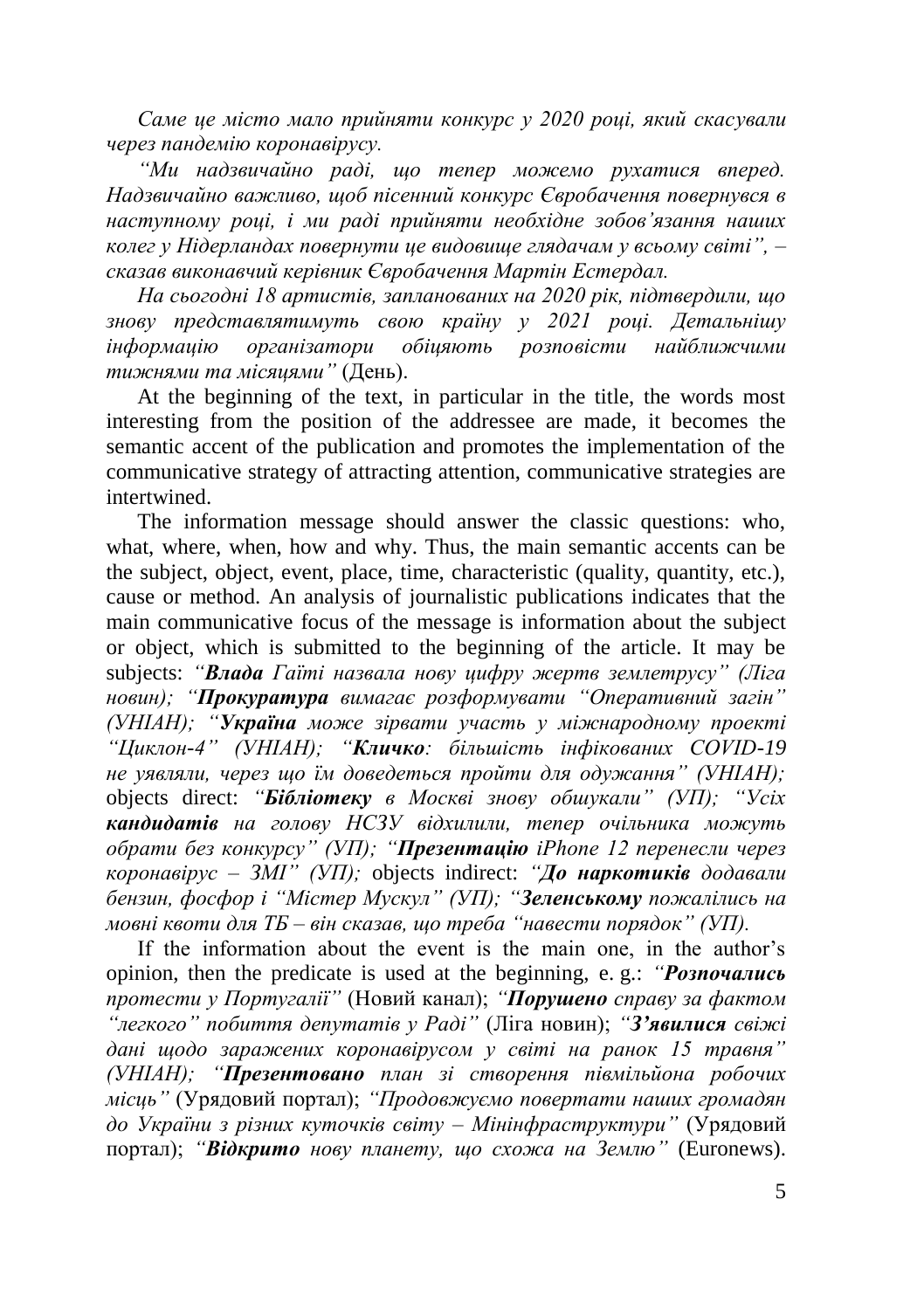As the factual material shows, the structure of an impersonal sentence is most often used for information about an event, the attention is focused on the effectiveness of the action.

Information about the place of the event can become another semantic emphasis, which is conveyed by the adverbial modifier of place at the beginning of the publication: *"На "пташиному ринку" в Києві заборонили продавати собак і кішок"* (ForUm); *"У Бразилії потоки бруду і каменів накрили цілі квартали"* (Ліга новин); *"У Тунісі помер журналіст, поранений під час протестів"* (УНІАН); *"У Китаї побудували найдовшу в світі швидкісну залізничну магістраль"* (Дзеркало тижня); *"У Мінінфраструктури запланували завершити реконструкцію злітної смуги в Одеському аеропорту в червні"*  (Урядовий портал); *"У "Борисполі" оформили евакуаційні рейси з ОАЕ та Вірменії"* (Урядовий портал); *"У канали Венеції повернулись гондоли" (УП).*

Rarely the main focus is the adverbial modifier of time, which is explained by the purpose of information publications – to report new, relevant information, to confirm that the fact is new and does not require updating. In this case, the adverbial modifier of time becomes a means of expressing a communicative strategy of attracting attention to the message: *"Сьогодні в Ужгороді буде морозно і ясно"* (Zaholovok.com.ua); *"6 грудня Рада розгляне проект бюджету на 2013 рік"* (УНІАН); *"Учора літаками з Туреччини, Єгипту та ОАЕ до "Борисполя" прибуло понад 400 пасажирів"* (Урядовий портал); *"За рік ФОПівайтішників в Україні побільшало на 22% (інфографіка)"* (УНІАН). Most often, attention is focused on the time of events that have not yet taken place, but are only announced.

The aspect of characterization (quantitative or qualitative) often becomes the main thing in information report, it carries important new (sometimes sensational) information. The subject is the combination of a cardinal numeral with a noun, it helps to reproduce the quantitative characteristics of phenomena, especially in the absence of reader time, e. g.: *"Два начальники обласних УВС усунені від роботи через ДТП"* (Ліга. Новини); *"40 відсотків урожаю кукурудзи у світі отримують США"* (Газета поукраїнськи).

There is also a combination of collective numerals with nouns: *"П'ятеро українців зламало шлагбаум на україно-російському кордоні"* (КорреспонденТ.net). Attention to the qualitative characteristics of the news can be attracted by an attribute in the starting position, e. g.: *"Скандальне затримання в Івано-Франківську"* (Галицький кореспондент); *"Найдорожчий житловий будинок Великої Британії*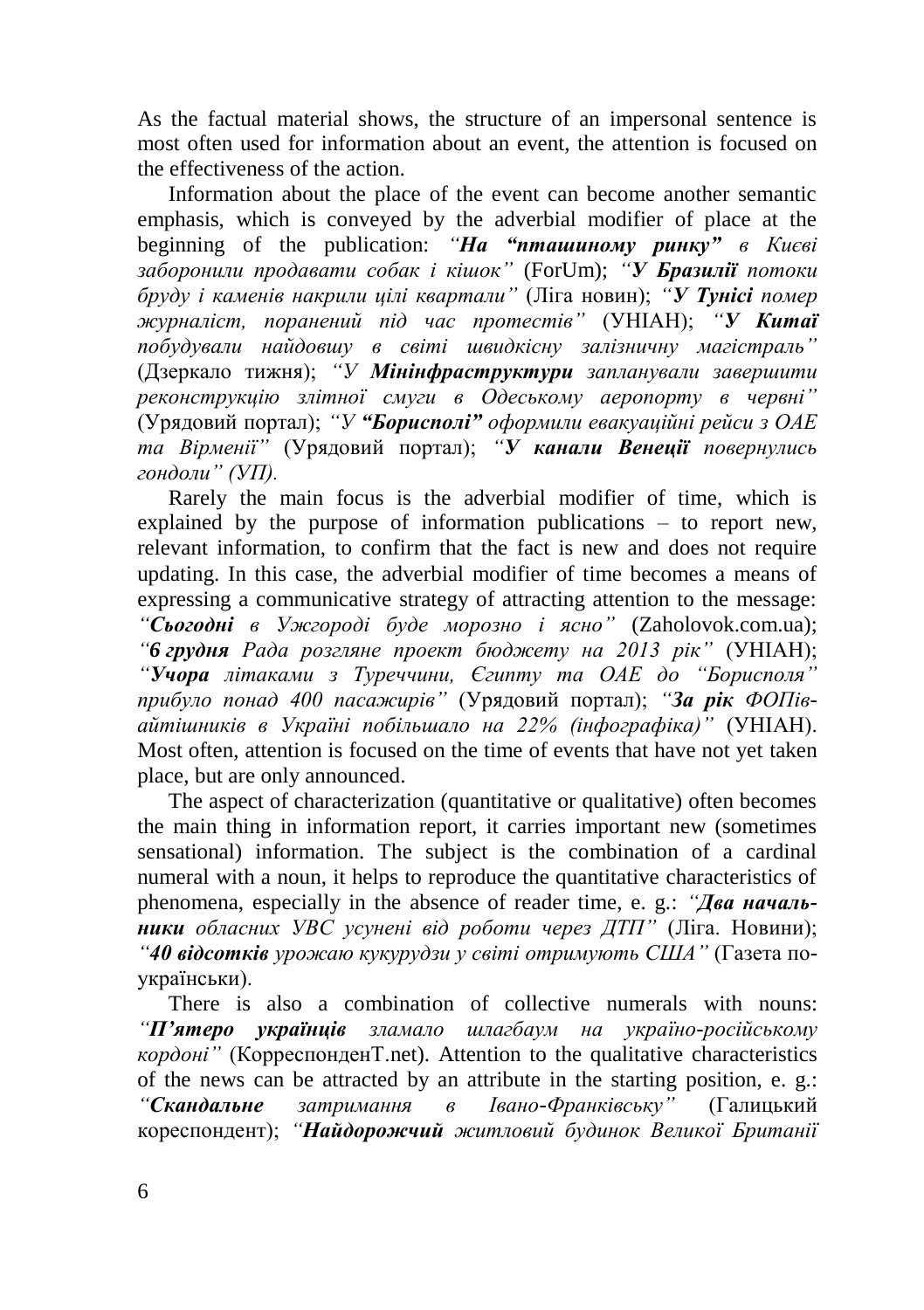*оцінили в \$487 мільйонів"* (Газета по-українськи). In such cases, communicative strategies of informing and attracting attention are reconnected.

Notification of the cause of the event is not the main in the information messages, but attention to this aspect is sometimes realized through the adverbial modifiers of cause: *"Внаслідок пожежі постраждала 38-річна безпритульна жінка"* (Korabelov.info); *"Через землетрус в 7,3 бали на Японію насувається цунамі"* (Ukr.Net); *"За хабар затримані голова райдержадміністрації і два депутати"* (УНІАН).

The criterion of reliability of information is important for modern journalism, so the message about the source of information can also be the content focus of the publication. Introductory phrases are actively used in a strong initial position, indicating the source of information, e. g.: *"За даними соціологічних досліджень, 43% українців вважають себе успішними та щасливими"* (Перший Національний); *"За останніми даними, число жертв вибуху в Пакистані досягло 35 осіб"* (РБК-Україна). The authors use them to convince information, increase the degree of its reliability, this is very important for the media. An individual can be a source of information, e. g.: *"На думку Володимира Литвина, поглиблення відносин України з ЄС на користь і самому співтовариству"* (Перший Національний). Authors can report the source of information using constructions of complex sentences with an incomplete first part: *"CNN: У США повідомляють про успішне випробування ліків від корона вірусу" (Українська правда); "УМВС: екологи сприяли незаконному виділенню землі під супермаркет"* (КорреспонденТ.net). The first part of these sentences is concise, it omits the predicate, which is clear in context, e. g.: *"УМВС: екологи сприяли незаконному виділенню землі під супермаркет" УМВС повідомляє, що екологи сприяли незаконному виділенню землі під супермаркет* та ін.

Further information about other characteristics of the event (place, time, qualities, reasons, additional details) is provided in the main text. The sequence of answers to the key questions of information texts depends on the author. He shows his creativity, his attitude to the event, own position.

Reporting the facts, the author implements a semantic strategy of information, for example, we have selected factual information (names, dates, quotes, etc.), e. g.:

*"У Львові відбудеться засідання з придністровського врегулювання"*

*У лютому у Львові пройде чергове офіційне засідання "Постійної наради з політичних питань у рамках переговорного процесу з придністровського врегулювання" (формат "5+2").*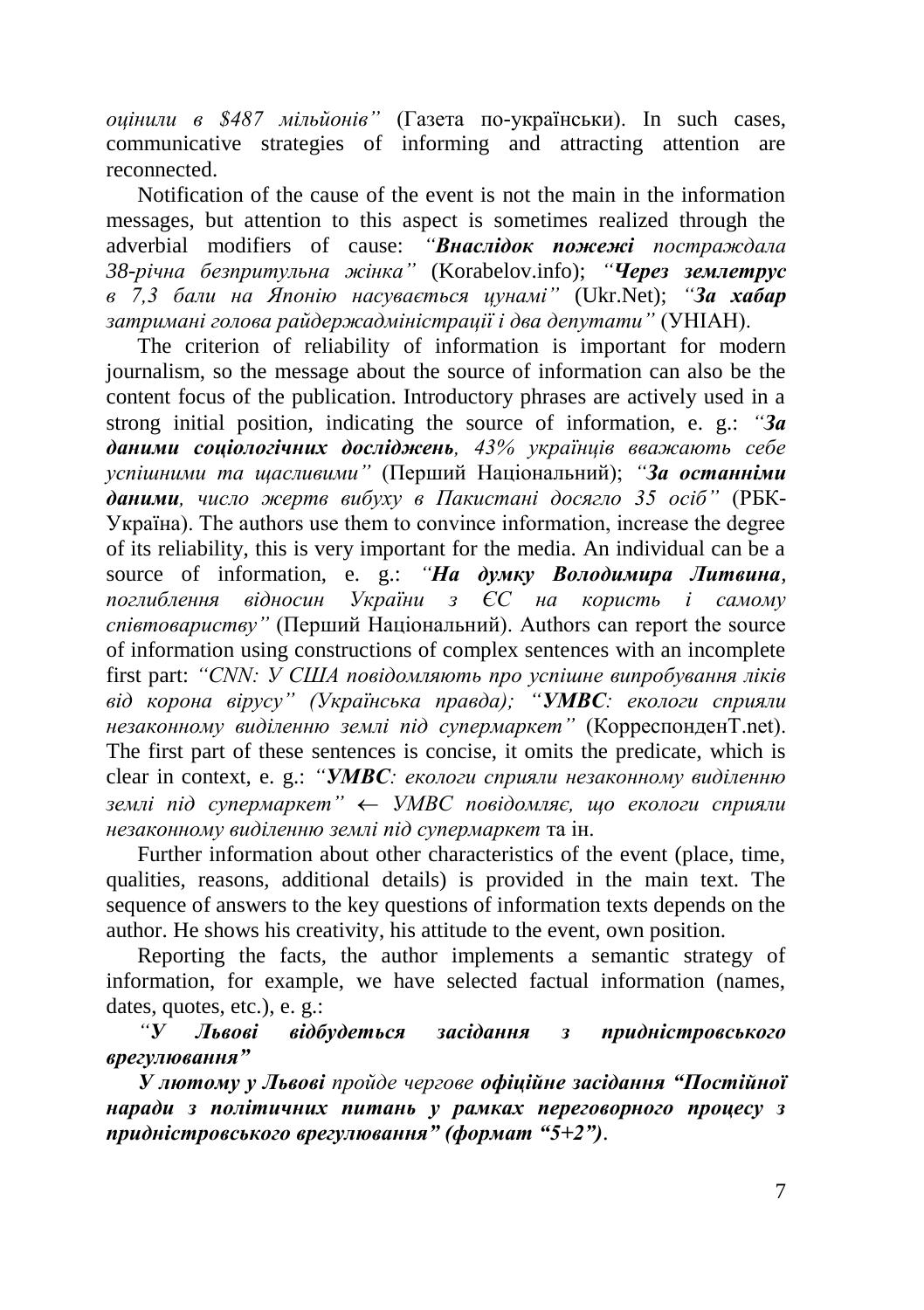*Про це УНІАН повідомили в Департаменті інформації та преси МЗС РФ за підсумками сьогоднішньої зустрічі статс-секретаря – заступника глави МЗС РФ Григорія Карасіна і політичного представника в процесі придністровського врегулювання, заступника глави уряду, міністра закордонних справ Придністров'я Ніни Штанські.*

*"У ході розмови, що відбулася, обговорювалася сучасна ситуація в придністровському врегулюванні, а також питання підготовки до чергового офіційного засідання "Постійної наради з політичних питань у рамках переговорного процесу з придністровського врегулювання", – йдеться в повідомленні.*

*Формат "5+2" передбачає участь у переговорах двох конфліктуючих сторін – Молдови і Придністров'я; трьох посередників – Росії, України і ОБСЄ; а також двох спостерігачів – США і ЄС"* (УНІАН).

#### **2. Linguistic implementation of the strategy of attracting attention**

The communicative strategy of attracting attention is mostly implemented through conciseness, brevity, specificity of the transfer of factual information. There are examples of expressing the assessment of events, the author's expression through exclamatory sentences, linking words, etc.: *"За попередньою інформацією, рівень шуму, який виробляє автомобіль під час руху, до 2020 року повинен скоротитися рівно вдвічі! … Мало того, закон може вдарити і по мотоциклам, які, на думку багатьох експертів, є в деяких містах основним джерелом шуму на вулицях*" (Newsone).

Using an emotionalization strategy is one of the ways of drawing attention to the publication. "Emotions can be represented in various ways: from quotations and references to the authoritative opinion, statistical data, direct expression of the author's personal opinion to emotionally marked words including common nouns, personal pronouns, viewpoint adverbs, propositional predicates, adjectives with emotive meaning and numerals"<sup>16</sup>.

Researchers emphasize that "in order to manipulate the reader, the author not only does seek the identification with the readers' opinion, but also tends to improve his own reputation by creating an image of an emotional person who expresses his feelings openly, which, in turn, undoubtedly inspires

<sup>16</sup> Teneva E. V. (2018) Emotionalisation Strategy as a Means of Manipulation in the British Mass Media Discourse *Russian Linguistic Bulletin.* № 3 (15). https://doi.org/ 10.18454/RULB.2018.15.3.4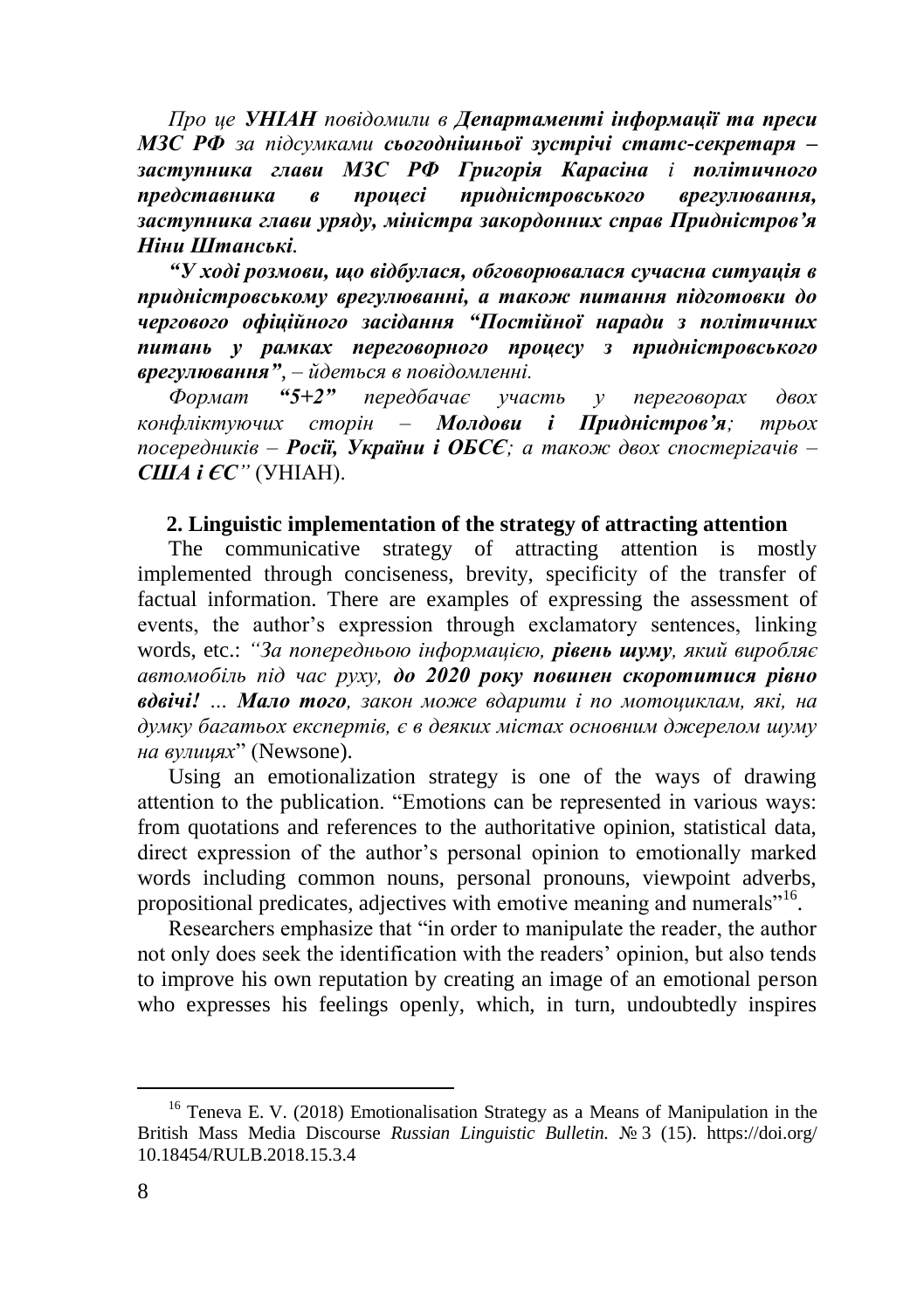confidence in the audience and raises the authority of both the author himself and the information he provides"<sup>17</sup>.

The function of influence is one of the most important functions of media discourse. It can be realized only by attracting attention to a person, by creating a situation of dialogue.

Dialogicity as a discursive category is based on the understanding that the participants in the discursive process are the subjects of speech: the author and the addressees. People tend to exchange opinions and information. Textual dialogicity has two sides – addressability and reversibility (act in response). On the one side, the author indicates to the reader the direction of reflection, the deployment of textual content. The addressee of the mass media discourse perceives the text on the informative and semantic levels, the feedback is formed in his mind, there is a kind of dialogue. Dialogicity in the mass media discourse is expressed in the genre of interviews, but in monologue texts this category is also revealed.

Dialogicity has a dual direction and functioning: on the one side it can be an internal dialogue (egocentric), on the other side it can be an open dialogue that involves interaction and communication with another person.

Researchers have determined the means of expressing dialogicity on the example of scientific texts: "conversation" with another person, ideological (theoretical) opponents or like-minded people; comparison of two or more points of view, which are evaluated by the author; "сonversation" with the reader, involving him in common considerations, the desire to attract his attention to the message's content; "сonversation" with his second, objectified "I" (in the text it is presented as a dialogue-introspection, selfcontrol or dialogue for verify the evidence)"<sup>18</sup>.

The analysis of the factual material (on the example of the materials of Ukrainian periodicals) convincingly proves that the mass media discourse is characterized by signs of dialogicity.

An example of explicit dialogue is interviews as a genre and as a method of obtaining factual material. The "conversation" is implemented in the format of "question-answer" or in the form of direct or indirect speech: *"Чи могла українська журналістика з самого початку незалежності піти іншим шляхом? … – Усі могли піти іншим шляхом – і журналісти, і газовики, і банкіри…"* (Дзеркало тижня). In such examples, interrogative

<u>.</u>

 $17$  Teneva E. V. (2018) Emotionalisation Strategy as a Means of Manipulation in the British Mass Media Discourse Russian Linguistic Bulletin. № 3 (15). https://doi.org/ 10.18454/RULB.2018.15.3.4

<sup>18</sup> Stylystycheskyj entsyklopedycheskyj slovar' russkoho iazyka [Stylistic Encyclopedic Dictionary of the Russian Language] (2003). Moscow: Flynta. P. 47-48.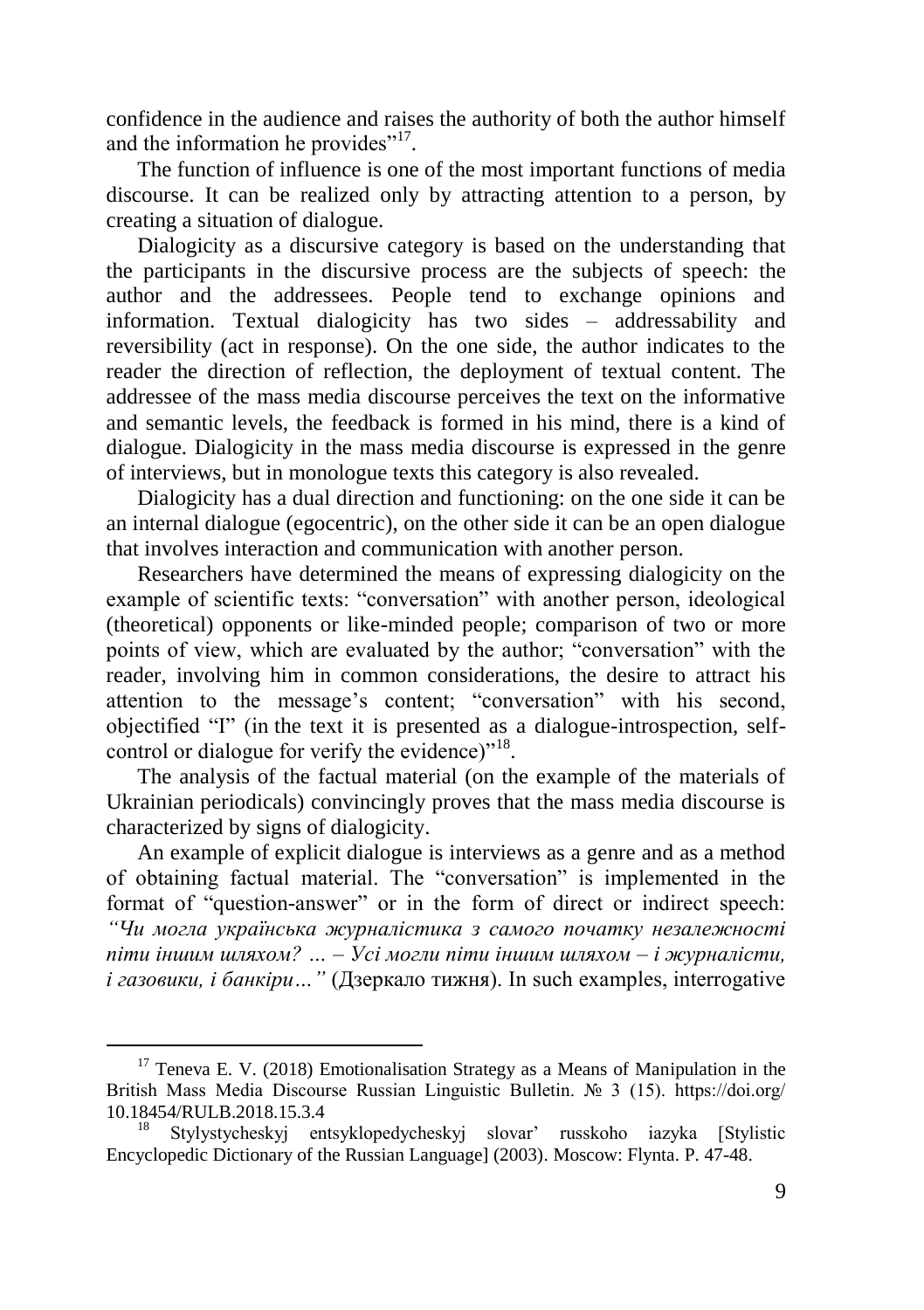constructions are the marker of dialogicity, it involves feedback. The reader observes the development of thought, participates in the dialogue mentally.

Evaluate contributes to the creation of a common cognitive field between the author and the addressee, forms an implicit dialogue. In contrast to scientific and other texts in journalism we will hardly find the author's assessment expressed by constructions "як слушно зауважив…". The authors adhere to one of the rules of journalistic ethics, associated with the separation of factual information from the evaluative.

Means of speech influence are more often used in mass media discourse. In order to attract to the "single" circle of interlocutors the authors of publications use pronouns: "we, our etc.", e. g.: *"Ми вже ніколи не зможемо перевиховати тих дорослих харків'ян"* (Український тиждень)*; "А зараз ми побачимо, як звучало те публічне "зізнання в любові" до Польщі, виголошене перед пам'ятником на честь Варшавського повстання"* (Український тиждень)*.*

For the purpose of suggestion, the authors utilize verbs of the imperative mood, e. g.: *"Тепер спробуємо поглянути на те, що відбулося з економікою окремих регіонів України за останні три роки, тобто порівняно з довоєнними часами"* (Український тиждень)*.* In this way, the author engages the addressee in a joint action, waiting for the opposite reaction – an internal dialogue.

Direct interrogative constructions involve joint reflections, considerations and actively attract attention. The authors use interrogative sentence constructions: *"Чи задумувалися ви, чим нині можна здивувати свою дитину?"* (Дзеркало тижня)*;* interrogative-rhetorical constructions: *"Що стоїть перешкодою на цьому шляху? Яких змін прагне вітчизняна деревообробка?"* (Дзеркало тижня)*; "Як з'являються міфи?" (ДТ]; "Навіщо вам читати про науку?"* (Український тиждень)*; "Чи стануть техногіганти ще могутнішими після кризи?"*  (Український тиждень)*; "Приватна сонячна електростанція: наскільки це вигідно?"* (Український тиждень)*; "Покоління Z: політика чи романтика?"* (Український тиждень)*.*

There are examples in which we observe both involvement in the "single" circle of interlocutors, and a rhetorical question: *"Чи маємо ми впевненість у наших цінностях, щоб боротися за них аж до кінця? Чи маємо достатньо поваги до наших громадян, щоб охороняти наші кордони? Чи маємо відвагу, щоб зберегти нашу цивілізацію перед лицем тих, хто хотів би підпорядкувати її собі й знищити?"* (Український тиждень)*; "Якщо закрити державні кордони можна у наказовому порядку, то як змусити кожного окремого громадянина вчасно мити руки та зайвий раз не торкатись обличчя?" (Український тиждень).*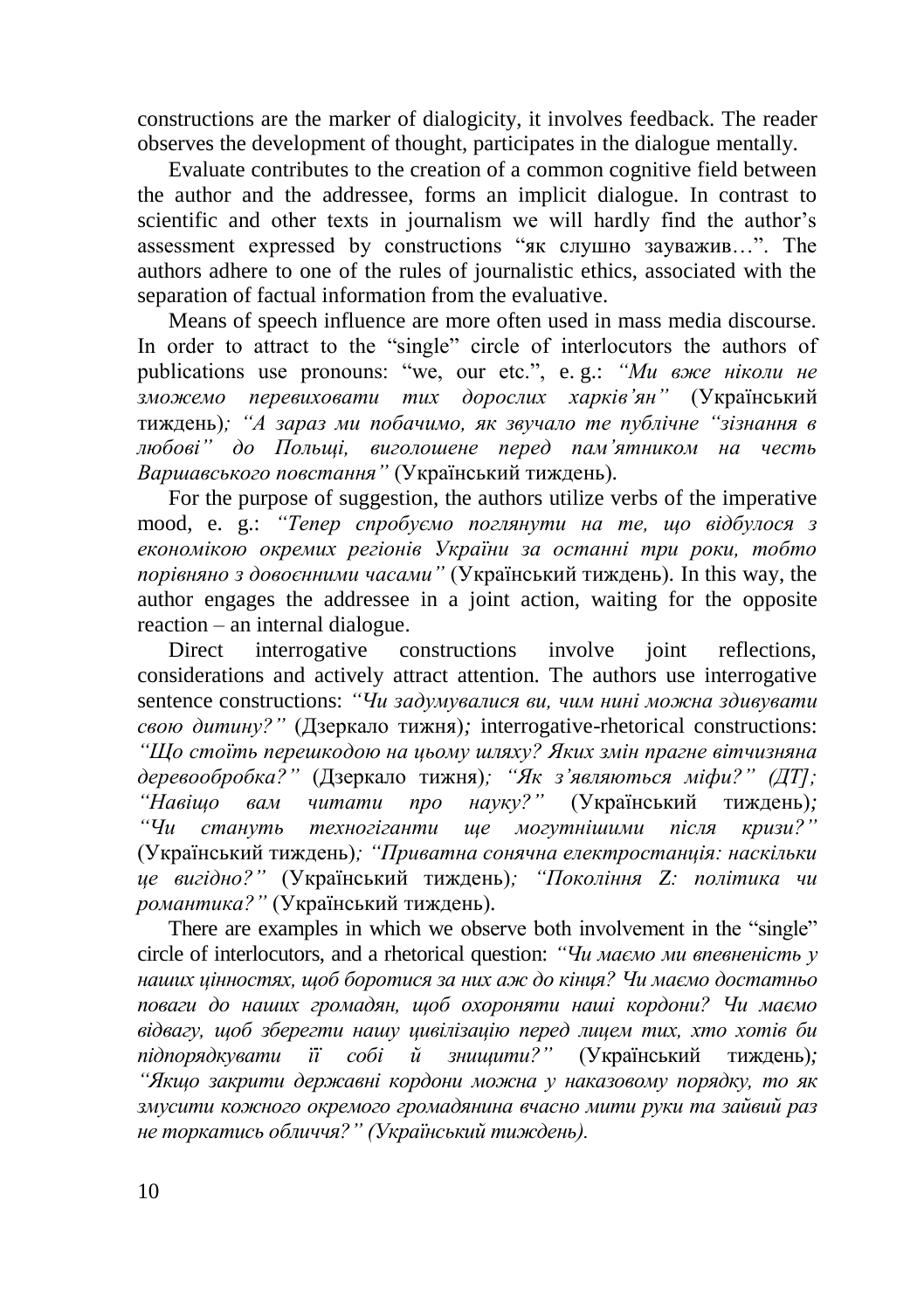Internal dialogue is one of the means of creating dialogicity in mass media discourse. In essence the question is rhetorical. Then the author answers it himself, sometimes also with questions, expressing his own opinion and convincing the reader, for example: *"Ви спитаєте, що таке щастя? А чи можна навчити дитину бути щасливим колись в майбутньому, позбавляючи його стану щастя в сьогоденні,… якою вона повинна бути в майбутньому, і як вона повинна вести себе сьогодні?"* (Українська правда)*; "Хіба зберегти таку колекцію не є державним інтересом? Не будемо заглиблюватися в історію. А втім, чому б і ні?"* (Дзеркало тижня)*; "Закінчення війни чи перемога? А хіба не однаково? Конфлікт на Донбасі чи російсько-українська війна? Облиште, ми ж не політики! Ополченці чи сепаратисти, а може, російсько-терористичні угруповання? Господи, навіщо нам сперечатися щодо цього? Ми ж усі про те саме! Чи ні?" (Український тиждень).*

Rhetorical appeals are an example of dialogicity in mass media discourse In this way the author activates the addressee's attention: *"Найцікавіше, друзі, ще попереду!"* (Дзеркало тижня)*; "Українці – читайте!"*  (День, назва рубрики)*.*

In addition, interrogative constructions, interrogative-rhetorical, rhetorical appeals, and constructions "question-answer" are the means of implementing a communicative strategy to create a problem situation, a situation of contradiction, which will provoke further discussion: internal or public (in comments, in newspapers, on screens, in social networks, etc.).

#### **3. Means of implementing the strategy of argumentation**

The communicative-pragmatic goals of argumentative discourse are to change the beliefs of the addressee, to prove the truth of the proposed thesis, to control the consciousness of the addressee with a view to possibly change his model of the world. The main strategic problem of the argumentative discourse is the implementation of a persuasive effect, realized through various tactics. It unites all goals $^{19}$ .

The logical structure of argumentation consists of three components. These are a thesis or a judgment that needs to be proved and arguments or true judgments that are used in the process of proving a thesis. Finally, a

<u>.</u>

<sup>19</sup> Bohacheva M. V. (2010) Arhumentatyvnaia kommunykatyvnaia stratehyia y taktycheskye pryemy realyzatsyy v russkom yazyke [An argumentative communicative strategy and tactical methods for its implementation in Russian]. Visnyk Dnipropetrovskoho universytetu. Seriia "Movoznavstvo" [Bulletin of Dnipropetrovsk University. Linguistics Series]. Vyp. 16. http://archive.nbuv.gov.ua/portal/natural/vdpu/ Movozn/2010\_16/9.pdf.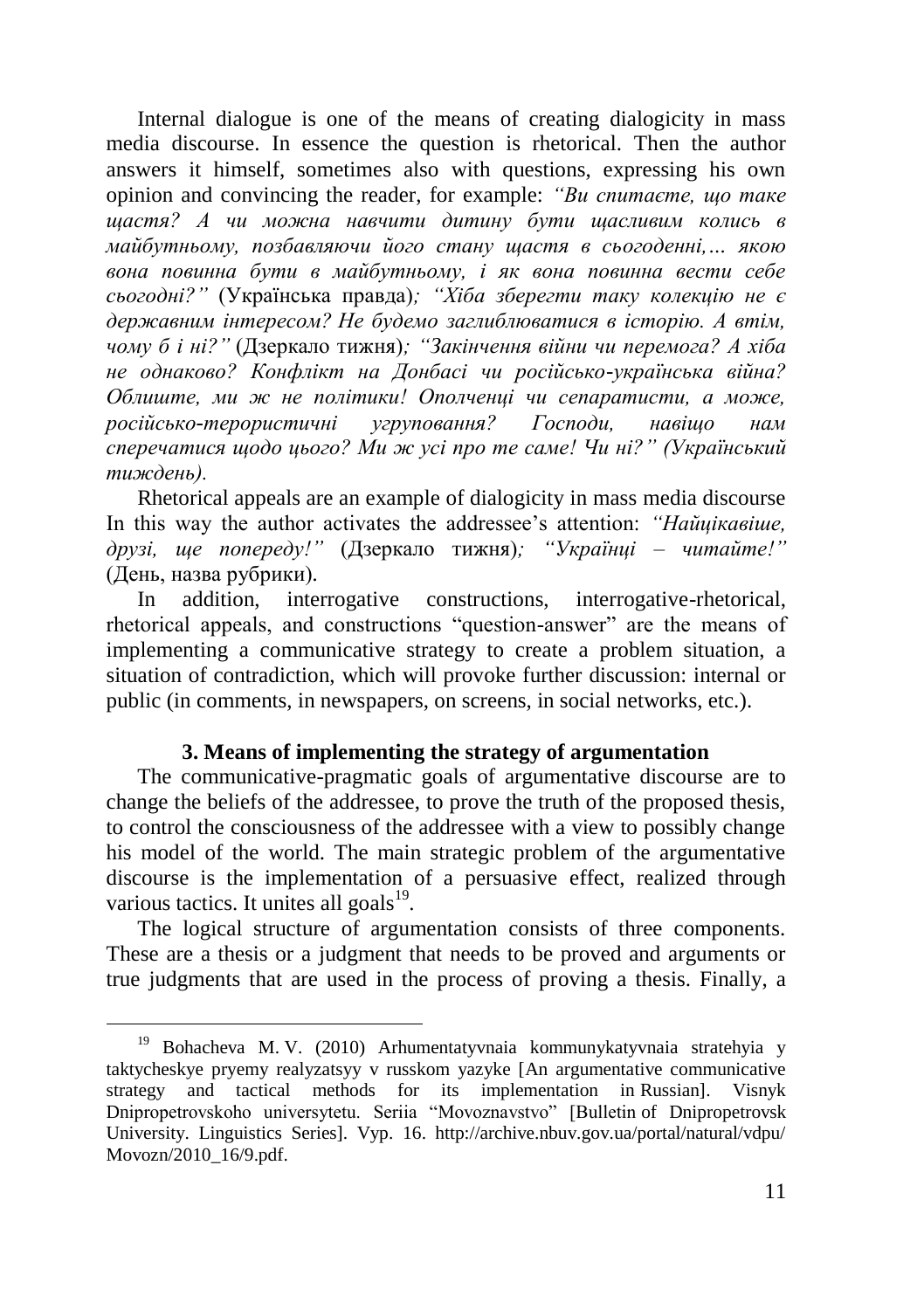form of proof or a demonstration is a way of logical connection between the thesis and arguments, or the process of developing arguments. Argumentation can be carried out in two main ways: by direct reference to reality, which is often done by a journalist (factual argumentation), and by using known provisions, judgments, when the author also refers to reality, not directly, but indirectly, through inferences, conclusions, laws, concepts, theories, etc. $20$ 

At the textual level, the thesis can be formulated at the beginning of a journalistic article, at the beginning of paragraphs, in a journalist's question in an interview etc. Arguments are the most interesting for linguistic analysis.

The purpose of any argument is to approximate the ideas of communicators. Depending on whether the argument is focused on the rational or emotional sphere, semantic strategies of rational and emotional impact are distinguished $21$ 

The analysis of factual material showed that in the texts of analytical genres of modern media, communicative strategies of rational influence are realized through tactics of reference to authority. Insert phrases are language markers of this tactic, e. g.: *"На думку президента Польщі, вже зараз треба думати про роботу після саміту у Вільнюсі"* (Український тиждень). Direct speech is also language markers, e. g.: *"Виникає запитання, в яких масштабах їх використовуватимуть. Якщо вони замінять живі гроші, то на якомусь етапі з економіки вони вимиватимуться, а без них вона просто не працює, – пояснює Ігор Бураковський, голова правління Інституту економічних досліджень та політичних консультацій"* (Український тиждень). Using information from authoritative sources attracts the audience's attention to the content and to the author of the quote. Not only contemporaries, but also classics can be quoted, it helps to convince the addressee, e. g.: *"І… ще кілька цитат із видатного політика й мудрого чоловіка Франкліна Делано Рузвельта: "Справжня особиста свобода неможлива без економічної безпеки й незалежності" – в яблучко! І зовсім останнє: "Єдине, чого ми маємо боятися, то це самого страху"* (Український тиждень).

The tactics of giving examples – factual information, statistical data, results of experiments – play an important role in journalism. The use of factual argumentation is mandatory for journalism, because the journalist's

<sup>20</sup> Zdoroveha V. Y. (2004) Teoriia i metodyka zhurnalistskoi tvorchosti [Theory and methods of journalistic creativity]. Lviv : PAIS. P. 134.

<sup>&</sup>lt;sup>21</sup> Yvyn A. A. (1997) Osnovy teoryy arhumentatsyy. [Fundamentals of the theory of argumentation] Moscow : Humanyt. yzd. tsentr VLADOS. P. 119–313.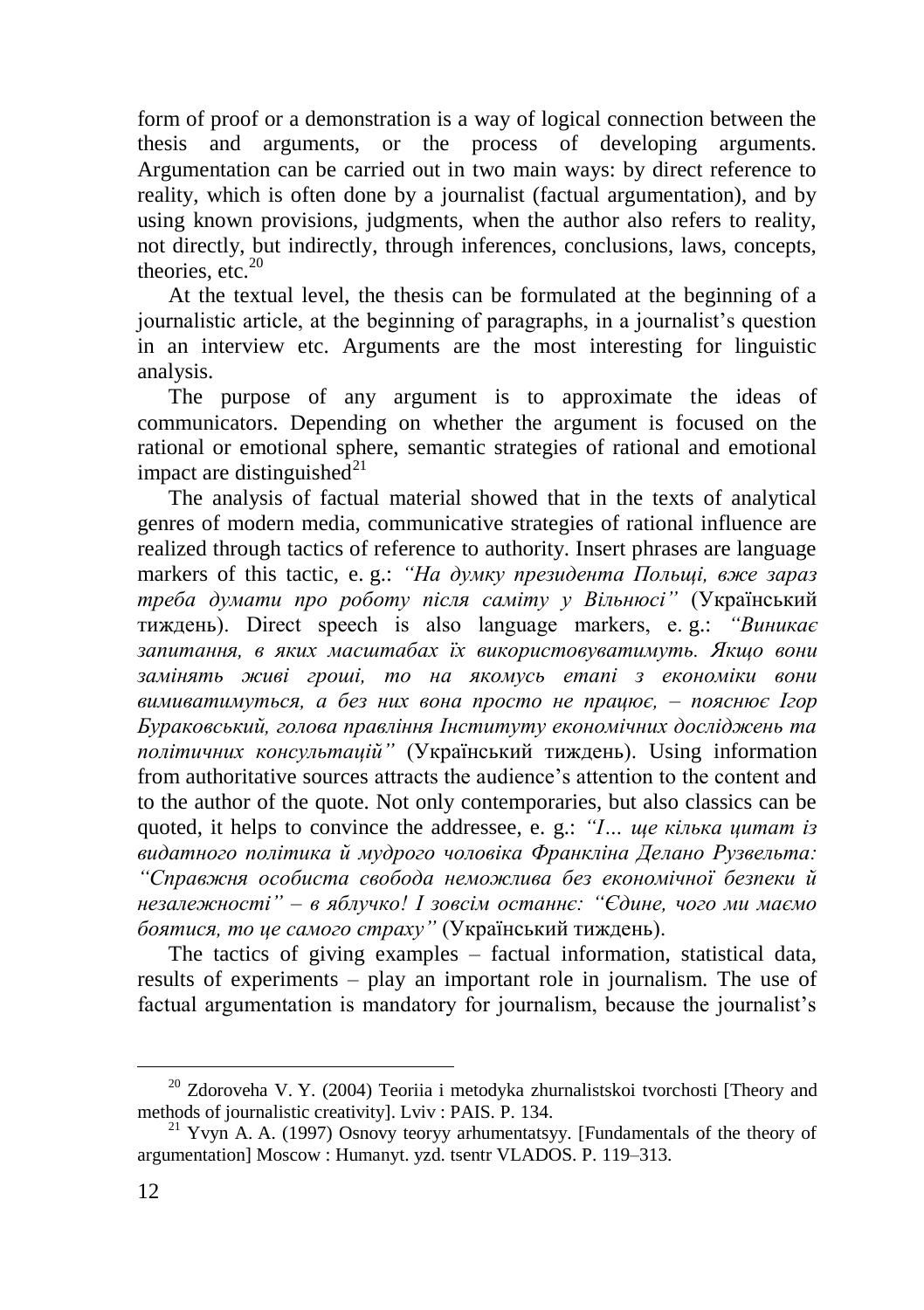strategic task is to "recreate the picture of reality", and report on current events. The basis of publications of analytical genres is interpretation, analysis of events, comments on them. With the help of facts a certain thesis is proved, for example, a thesis is a statement in the publication: *"Темп приросту капіталовкладень в агробізнес лишається одним із найбільших в українській економіці, а сама галузь дістала тепличні умови для розвитку"*. Evidence facts are introduced in sentences interconnected by introductory words, e. g.: *"По-перше, кредитна політика банків стала лояльнішою до аграріїв. По-друге, значні податкові преференції для агробізнесу. За весь минулий рік великі та середні сільгосппідприємства отримали 27 млрд грн чистого прибутку, але внесли при цьому менше ніж 1% сплаченого всіма підприємствами в Україні податку на прибуток. По-третє, після чергового переділу зернового ринку трейдери, власники яких є наближеними до влади, дістали широкі можливості для вивезення збіжжя з країни: у 2012/13 маркетинговому році було поставлено на експорт майже 23 млн т зернових"* (Український тиждень).

In content, rational arguments can be of a factual type: quotes from documents, statistics, actually factual material, for example, statistical information: *"Згідно з офіційною статистикою МОЗ України, 2012 року на обліку перебували 79 тис. наркозалежних осіб, з яких 70 тис. вживали наркотичні речовини або психотропні засоби ін'єкційним способом (тобто йдеться про хронічну залежність)"* (Український тиждень).

Legal reasoning is common enough. This may be a reference to the Constitution of Ukraine, legislative acts: *"У цілому високої оцінки заслуговує закон "Про наукову і науково-технічну діяльність" (1999, з подальшими змінами), що вимагає фінансування науки з держбюджету в обсязі, не меншому за 1,7% ВВП, декларує демократичні принципи організації науки, передбачає встановлення високих наукових пенсій, які забезпечували б престиж праці науковця"*  (Український тиждень).

Texts of analytical genres are characterized by reliance on moral and ethical rules, since journalism operates in the field of social relations based on moral standards. The description of these norms can confirm the thesis, e. g.: *"…специфіка явища "мажорства" криється у характері демонстрації своїх широких можливостей іншим. Що молодша особа, то примітивніший цей показ…"* (Український тиждень).

As already noted, the strategic task of analytical texts is to convince the addressee, which provides a logical and psychological impact on the consciousness. In this process, new information, new knowledge is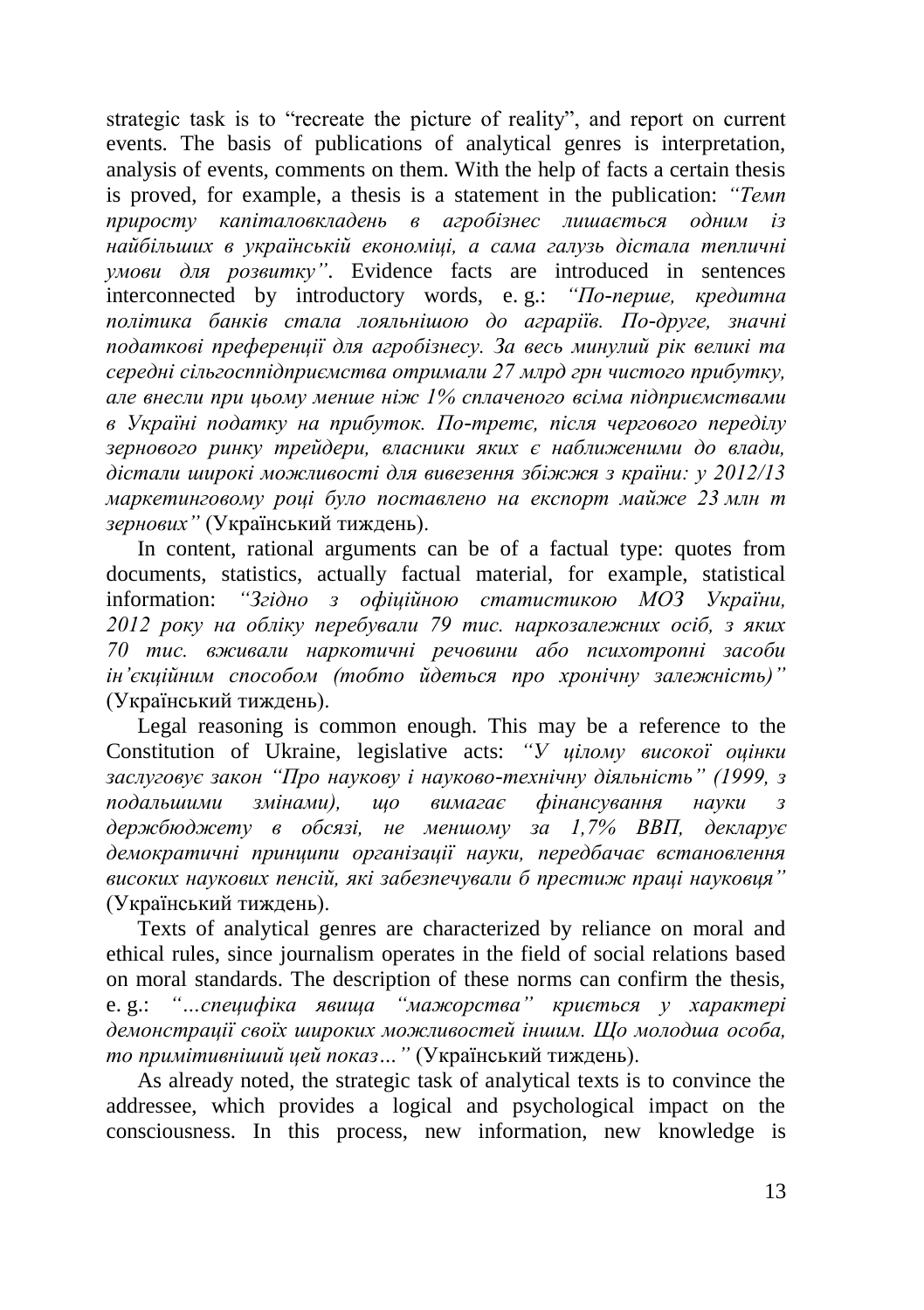associated with the views, attitudes, stereotypes, and ideas that already exist in the mind. Secondly, this knowledge is recognized as a personal discovery of the reader. The presentation of journalistic information, bringing the audience to certain conclusions should be so subtle and inconspicuous that the person himself draws conclusions. Then they can become her beliefs. Third, only an emotional idea can become a belief. Given this, the role of the emotional type of argumentation is growing.

So, the author can use emotionally colored vocabulary, colloquial clichés that bring closer the position of communicants, e. g.: *"Розквіт журналістських розслідувань в країні ніяк не заважає її дерибану. Навпаки, дерибан набув небачених масштабів і досконалості"* (Український тиждень); *"Ситуативна більшість у парламенті, якої нібито ось-ось мали досягти, розвіється, як фата морґана"* (Український тиждень).

Rhetorical questions perform the function of emotional affirmation, e. g.: *"Що ж святкує російський президент? Відновлення серійного виробництва Ан-124? Будівництво мосту через Керченську протоку? Допуск українських цукерок і сиру до московських супермаркетів? Невже спільне відзначення 200-річчя Шевченка?*" (Український тиждень).

In addition to arguments to confirm the thesis, the author seeks to change the views of the addressee in analytical publications. To implement these intentions, he uses assurance tactics, e. g.: *"У компанії запевняють, що "заява Міністерства юстиції про те, що Єдині і Державні реєстри працюють точно так само і в тому ж вигляді, що і до 1 жовтня 2013 року, є безпідставною"* (Український тиждень); or requirements tactics: *"Стале зростання ставок за вкладами неможливе: щоби банки вчасно та в повному обсязі сплачували відсотки й повертали гроші, вони мають працювати, тобто їх треба спрямувати на кредитування"* (Український тиждень).

Assumption tactics are important enough for modeling the picture of the addressee's world, e. g.: *"Власне, якби Сальвадор Альєнде був обраний на президентку посаду в 1970 році більш демократично, а не 36 відсотками голосів виборців, він би, скоріше за все, не демонстрував свою неповагу до основних демократичних принципів"* (Український тиждень). Forecasting tactics are also considerable, e. g.: *"Позбувшись парламентської опозиції, маючи змогу вводити надзвичайний стан за надуманими мотивами, режим Януковича, вочевидь, сподівається різко зміцнити свої позиції не лише в країні, а й у переговорах із зовнішніми партнерами. При цьому, безперечно, про євроінтеграцію не йтиметься, але вона, як уже неодноразово*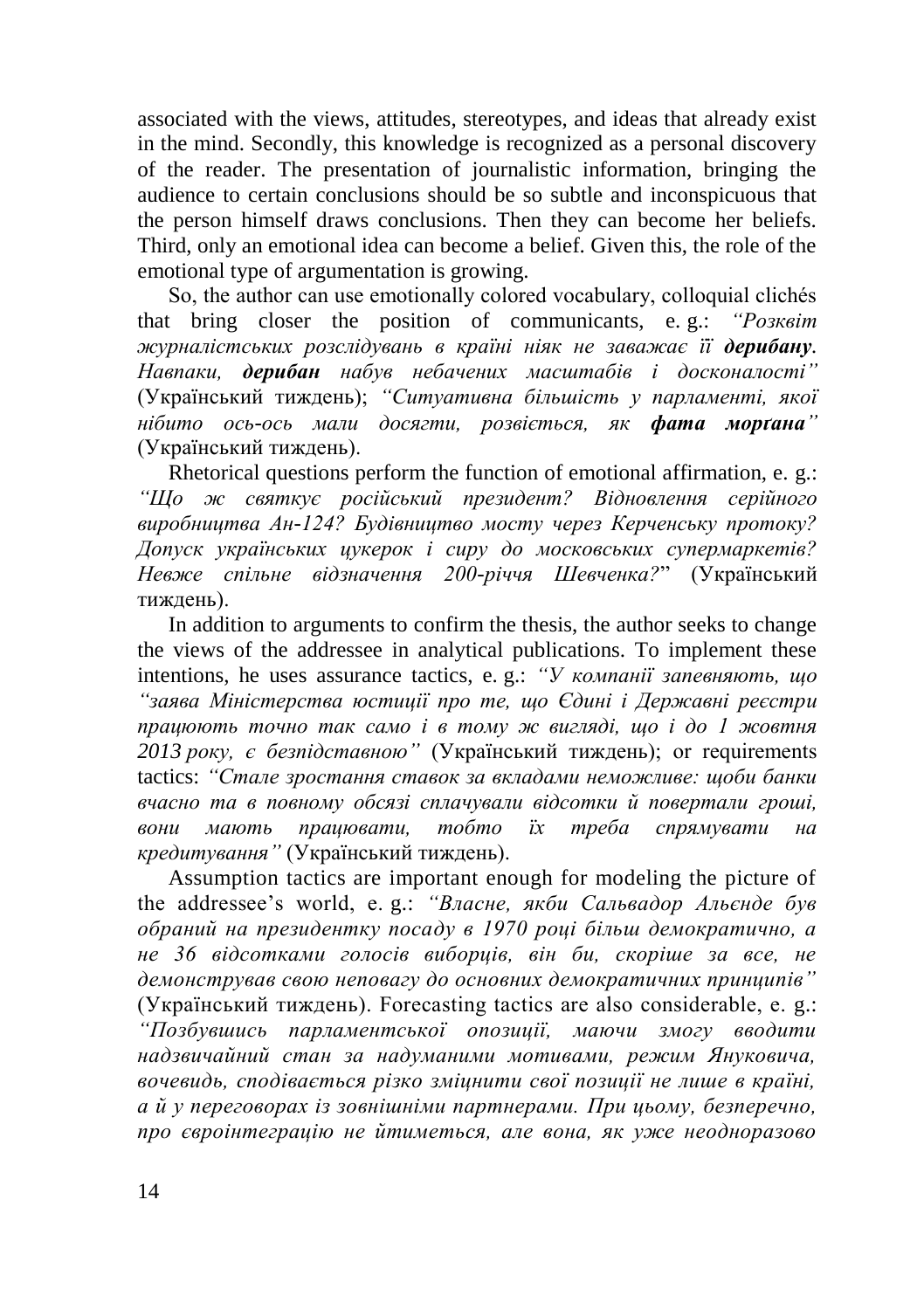*писав Тиждень, і не є метою режиму Януковича. Натомість такий сценарій створюватиме сприятливі умови для подальшої розбудови в Україні "сімейної" моделі, частково з використанням білоруських лекал"* (Український тиждень).

These tactics allow the thoughtful reader to compare the text with objective reality and draw his conclusions (or conclusions that the author needs), e. g.: *"Таким чином, порушення прав людини, котрі були скоєні військовою диктатурою пізніше, повинні бути відокремлені від безпосередньо військового перевороту, який був широко підтриманий переважною більшістю чилійського суспільства"* (Український тиждень).

#### **CONCLUSIONS**

The study of some aspects of the implementation of the author's communication strategies in the language of information genres convinces us in the creation of semantic accents of publications by bringing to a strong starting position the most important information about the subject, object, time, place, event characteristics and so on. In the main text, the leading strategy of a journalist is an information strategy, which is implemented through maximum attention to factual information. The result of the implementation of the strategy of attracting attention is the conciseness and expressiveness of the structures.

The study of dialogic manifestations in mass media discourse emphasizes that drawing attention to the linguistic identity of both the author and the addressee is very important for this type of discourse. The use of this category is directly related to the expectation of feedback, community's reaction to the messages.

The main semantic strategy of argumentative discourse is the implementation of convincing influence, which is realized through informative tactics: appealing to authorities and giving examples. Moreover arguments can be rational and emotional types. Influence on the beliefs of the addressee occurs through the use of tactics of assurance, requirements, etc. Tactics of assumption, predictions, conclusions are used to model the world of the addressee.

Further detailed study of the linguistic implementation of these strategies is a prospect for scientific research.

#### **SUMMARY**

Since mass media discourse plays an important role in modern society, it is important to study how the influence of people's consciousness occurs. such categories of pragmatics as strategies and tactics acquire special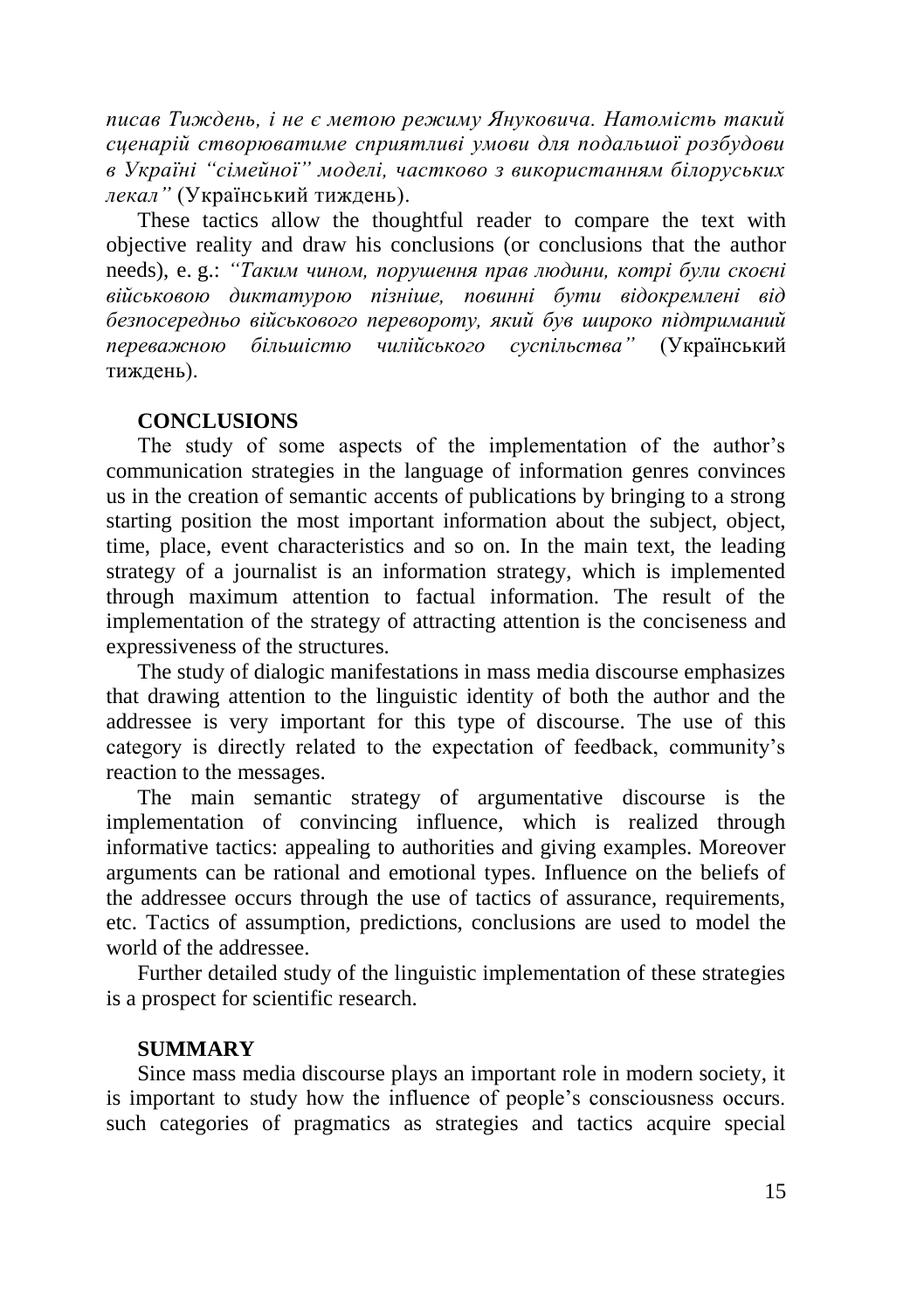significance, because they form the speech actions of the person in the process of communication.

In the mass media discourse, the main communication strategies are aimed at informing the addressee (transmission of content), the impact of the information message (including attracting the attention and persuasion of the addressee). Tactics associated with this are analyzed in our publication.

In the section, the authors investigate some aspects of the implementation of informative and argumentative communication strategies in the language of publications of informational, analytical genres. Attention is paid to the language means of creating semantic accents in journalistic materials. An analysis of journalistic publications indicates that the main communicative focus of the message is information, which is submitted to the beginning of the article.

The author of the article argue that by creating a dialogue situation, the textual function of influencing the publication's recipient is realized, between the author and the addressee of the message a single cognitive field is formed. Communicative tactics of creating a problem situation, a situation of contradiction provoke further discussion, internal or public (in comments, in newspaper columns, on screens, in social networks, etc.).

Argumentative tactics influencing the change of the picture of the world of the addressee are identified. It is proved that arguments can be of rational and emotional types. Examples of implementing strategies for informing and attracting attention are given.

#### **REFERENCES**

1. Arutiunova N. D. (1988). Typy yazykovykh znachenyj: Otsenka. Sobytye. Fakt [Types of language values: Evaluation. Event. Fact]. Moscow, 1988, 339 p. [in Russian].

2. Batsevych F. S. (2004) Osnovy komunikatyvnoi linhvistyky [Fundamentals of communicative linguistics]. Kyiv : Vydavnychyi tsentr "Akademiia". 342 p. [in Ukrainian].

3. Bohacheva M. V. (2010) Arhumentatyvnaia kommunykatyvnaia stratehyia y taktycheskye pryemy realyzatsyy v russkom yazyke [An argumentative communicative strategy and tactical methods for its implementation in Russian]. *Visnyk Dnipropetrovskoho universytetu. Seriia "Movoznavstvo"* [Bulletin of Dnipropetrovsk University. Linguistics Series]. Vyp. 16. http://archive.nbuv.gov.ua/portal/natural/vdpu/Movozn/ 2010\_16/9.pdf. [in Russian].

4. Dijk Teun Adrianus van. (1997) Discourse as structure and process. Sage Publications Ltd. 368 p. [in English].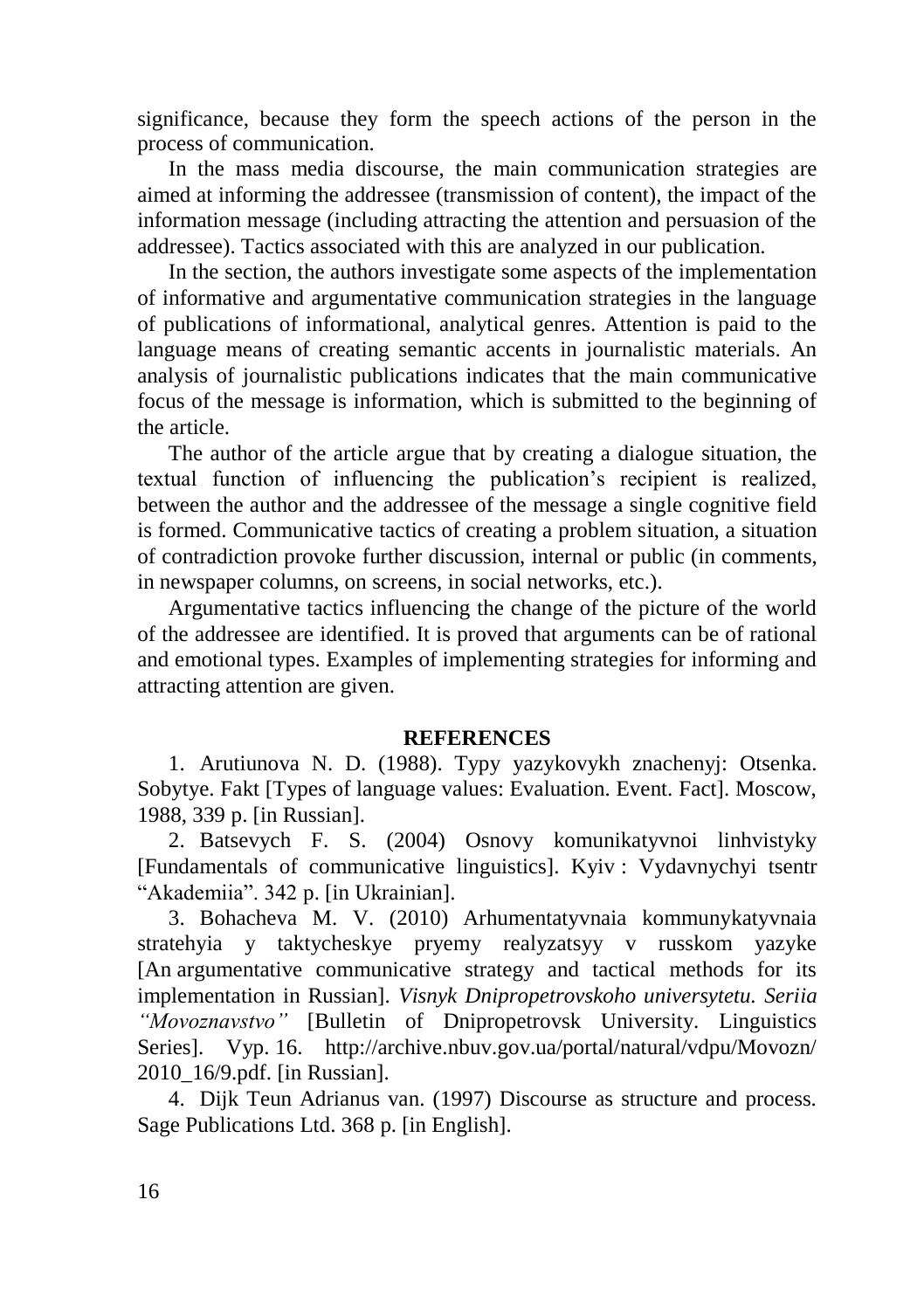5. Hal'peryn Y. R. (2008) Tekst kak ob'ekt lynhvystycheskoho yssledovanyia [Text as an object of linguistic research]. Moscow : Yzdatel'stvo LKY. 144 p. (Lynhvystycheskoe nasledye XX veka). [in Russian].

6. Karasyk V.Y. (2002) Yazykovoj kruh: lychnost', kontsepty, dyskurs [Language Circle: Personality, Concepts, Discourse]. Volhohrad : Peremena. 477 p. [in Russian].

7. Makarov M. L. (2003) Osnovy teoryy dyskursa [Fundamentals of Discourse Theory]. Moscow : YTDHK "Hnozys". 280 p. [in Russian].

8. Morris M., Ogan C. (1996) The Internet as Mass Medium. *Journal of Communication*. Vol. 46. № 1. P. 39–50. [in English].

9. Mykhailyn I. L. (2011) Osnovy zhurnalistyky [Fundamentals of journalism]: Kyiv : Tsentr uchbovoi literatury. 496 p. [in Ukrainian].

10.Radziievs'ka T. V. (1998) Tekst yak zasib komunikatsii [Text as a means of communication]. Kyiv. 194 p. [in Ukrainian].

11.Reshetarova I. V. (2010) Zasoby evfemii v masmedijnomu dyskursi pochatku XXI stolittia [Means of euphemism in the media discourse of the beginning of the XXI century] : avtoref. dys. ... kand. filol. nauk : 10.02.15. Donets'k. 20 p. [in Ukrainian].

12. Schiffrin Deborah. (1994) Approaches to Discourse. Oxford [u.a.] : Blackwell. 459 p. [in English].

13. Selivanova O. O. (2006) Suchasna linhvistyka: terminolohichna entsyklopediia [Modern linguistics: the terminology encyclopedia]. Poltava : Dovkillia-K. 716 p. [in Ukrainian].

14. Serazhym K. S. (2000) Struktura publitsystychnoho tekstu: zahal'ni pidkhody do tekstolohichnoho analizu [Structure of journalistic text: general approaches to textual analysis]. *Naukovi zapysky instytutu zhurnalistyky*  [Scientific notes of the Institute of Journalism]. Kyiv : KNU. T. 1 (zhovten' hruden'). Pp. 103–114. [in Ukrainian].

15. Serazhym K. S. (2002) Dyskurs iak sotsiolinhval'ne iavysche: metodolohiia, arkhitektonika, variatyvnist' (na materialakh suchasnoi hazetnoi publitsystyky) : monohrafiia [Discourse as a sociolinguistic phenomenon: methodology, architectonics, variability (on materials of contemporary newspaper journalism)] Kyiv. 392 p. [in Ukrainian].

16. Stylystycheskyj entsyklopedycheskyj slovar' russkoho iazyka [Stylistic Encyclopedic Dictionary of the Russian Language] (2003). Moscow: Flynta. 696 p. [in Russian].

17. Teneva E.V. (2018) Emotionalisation strategy as a means of manipulation in the British mass media discourse. *Russian Linguistic Bulletin.* № 3 (15). https://doi.org/10.18454/RULB.2018.15.3.4